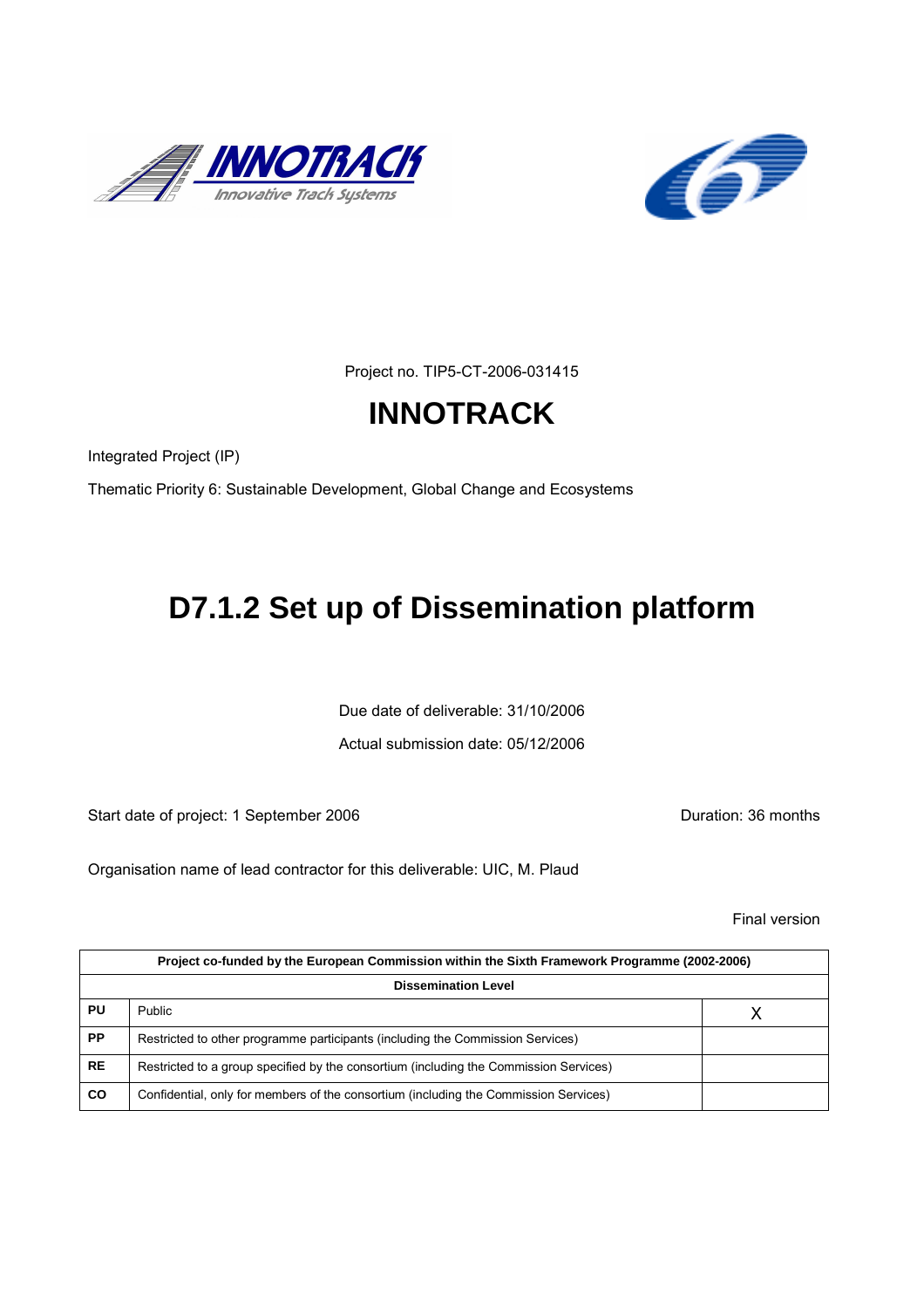# **Table of Contents**

| 1. |                                 |  |  |  |
|----|---------------------------------|--|--|--|
|    | 1.1<br>1.2<br>1.3<br>1.4<br>1.5 |  |  |  |
| 2. |                                 |  |  |  |
|    | 2.1<br>$2.2\phantom{0}$         |  |  |  |
| 3. |                                 |  |  |  |
|    | 3.1<br>3.2<br>3.3               |  |  |  |
| 4. |                                 |  |  |  |
|    | 4.1<br>4.2<br>4.3               |  |  |  |
| 5. |                                 |  |  |  |
| 6. |                                 |  |  |  |
|    |                                 |  |  |  |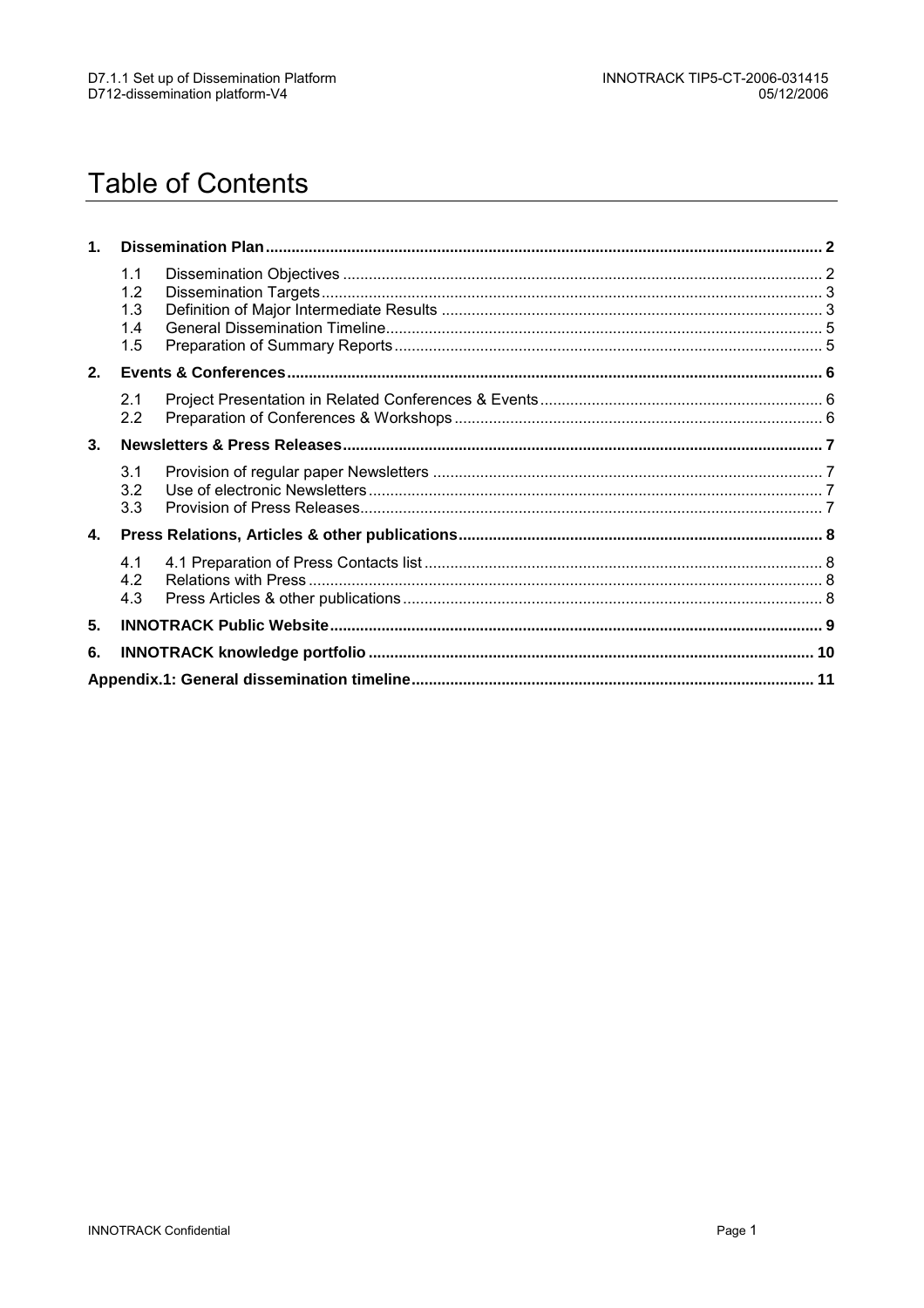## 1. Dissemination Plan

### 1.1 Dissemination Objectives

### **About INNOTRACK Aim**

INNOTRACK will produce innovations in the state of products, processes and methodologies to meet rail market expectations and business efficiency. Therefore it is expected that the project results will be exploited rapidly by the project partners and other railways and implemented on their infrastructure.

#### **Implementation of results is the ultimate goal.**

### **UIC-Leaflets, TSI & Best practice network**

**Conformity with developed solutions**, is assured through the incorporation of the results of work within UIC technical leaflets and guidelines, many of which subsequently form **the basis for Technical** 

#### **Standards for Interoperability (TSIs) and other European standards**.

Within the context of its primary mission of "standardisation and improvement of location and operating conditions of railways with a view to international traffic", the UIC has developed common measures, specifications and recommendations aimed at facilitating international rail traffic.

**UIC leaflets** and guidelines thus offer the earliest opportunity to develop consensus towards standardisation, based on their acceptance by Member railways as the best state-of-the-art knowledge on a particular subject.

The UIC Leaflets are documents of high quality. The Leaflets can be either obligatory, recommendations or information. They are the result of international cooperation between experts of the member railway networks of the UIC, more often than not in collaboration with other experts in the industry, standardisation bodies, etc. Their content makes them of global value and they are a reference for the entire railway community. They aim at unifying or standardising the construction measures as well as the railway operating procedures with a view to facilitating international traffic. They also allow members to rationalise their operations and to lower their costs.

One input focus for UIC is to present best practices to its Members in order to help them to create optimum conditions for inter-operability, maintenance, renewal and construction of the European railway network.

The INNOTRACK project, will investigate and define innovative track technologies, and will thus extend and enhance the leaflet updating process. It will also bring industry more directly involved with IMs in developing innovative solutions for the future. This will also reduce time to market for new railway products.

The expected feed-back process from these INNOTRACK solutions, and resulting leaflets updating made during the project development, will permit not only the **Agreement On the Implementation** from the experts involved in the project, but also **agreed guidelines** to practically realise the benefits.

### **About Dissemination**

Dissemination is concerned with creating publicity for the INNOTRACK project. The strategy is addressing the following facets of dissemination: the matters, the audience, the media and the time.

**Matters** are defined in this chapter as a base for setting up the Dissemination platform; They remind The global INNOTRACK objectives, and the definition of the Dissemination platform.

**Audience** will be defined in next part with the identification of Dissemination Targets and relays.

**Medias** have been classified in three Dissemination tools;

**Time** is summarized in **Appendix 1: General Dissemination Timeline.**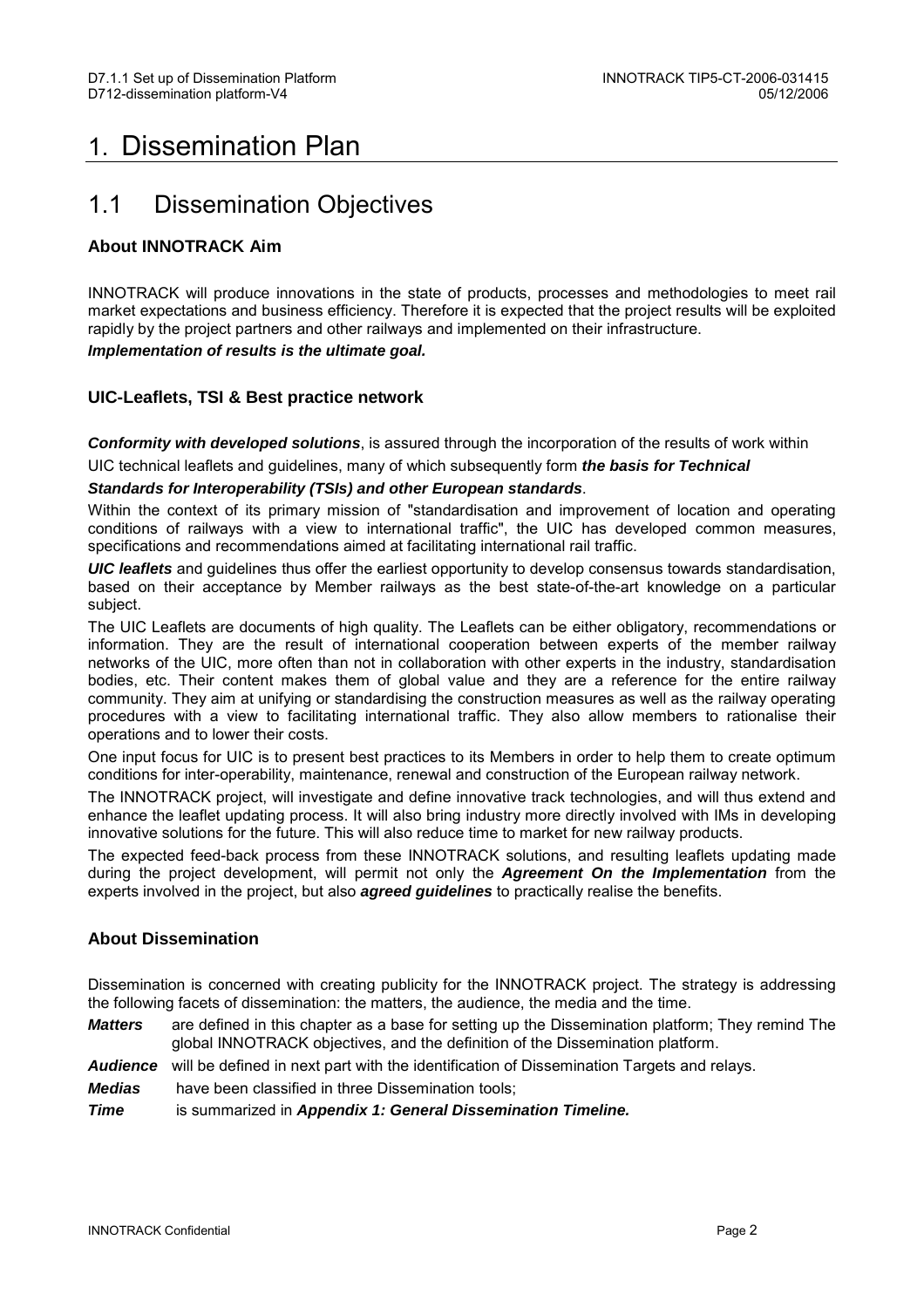### **About The INNOTRACK Dissemination Platform**

The prime objective of **The INNOTRACK Dissemination Platform** is to assure:

- sector awareness & acceptance
- The circulation of the project results
- implementation of results to all stakeholders inside and outside the consortium

During the first 18 months, Activities will be to:

- Refine the information dissemination plan and develop the project image (including logo, basic illustrations, synopsis, PowerPoint presentation, public web site, etc.)
- Initiate participation at selected conferences and events
- Set-up collaboration regarding dissemination, technology transfer and training essentially through UIC and UNIFE with the support of EFRTC, RSSB, EIM, CER and other similar organisations in Europe
- Set-up the collaboration framework with other European projects dealing with infrastructure.

The dissemination of the validated solutions developed within the SP1 project is also of strategic importance to the supply industry members as it provides them with increased business opportunities both within the EC railways and those in the rest of the world.

During the second phase of the Project, once a first set of technical outputs will have been delivered, dissemination activities will focus on the establishment of the Training Platform and of the "Technical Review & Standardisation Platform".

### 1.2 Dissemination Targets

Target Groups for dissemination of the project results are:

- Engineering specialists within the partner companies
- Technical and procurement functions of IMs emphasizing the validated innovations
- External industry and standards bodies
- Engineering specialists in other parts of the rail industry and in other sectors such as urban railway transport sector
- The external academic community
- Potential purchasers of products resulting from exploitation of the work

#### **UIC & UNIFE as a relay to disseminate**

UIC and UNIFE are the natural place for the experts from IMs and Industry to meet and to exchange their experience and to find common solutions for new implementations and or new rules.

UIC and UNIFE have a base of contacts in the railway world which makes it possible to target in a relevant way the public of the various actions of communication and to follow projects in the railway research.

The UIC gets together all the European railway operators (IMs and Railway Undertakers) and other major world railroads within its membership of 172 members covering five continents. Since 1922, it is the recognised world forum and platform within which experts meet to exchange their experience & know-how, update their knowledge and find common and innovative solutions to meet new technical challenges and operating environments.

### 1.3 Definition of Major Intermediate Results

INNOTRACK is as a large project, covering many different facets of Track technology & Operations.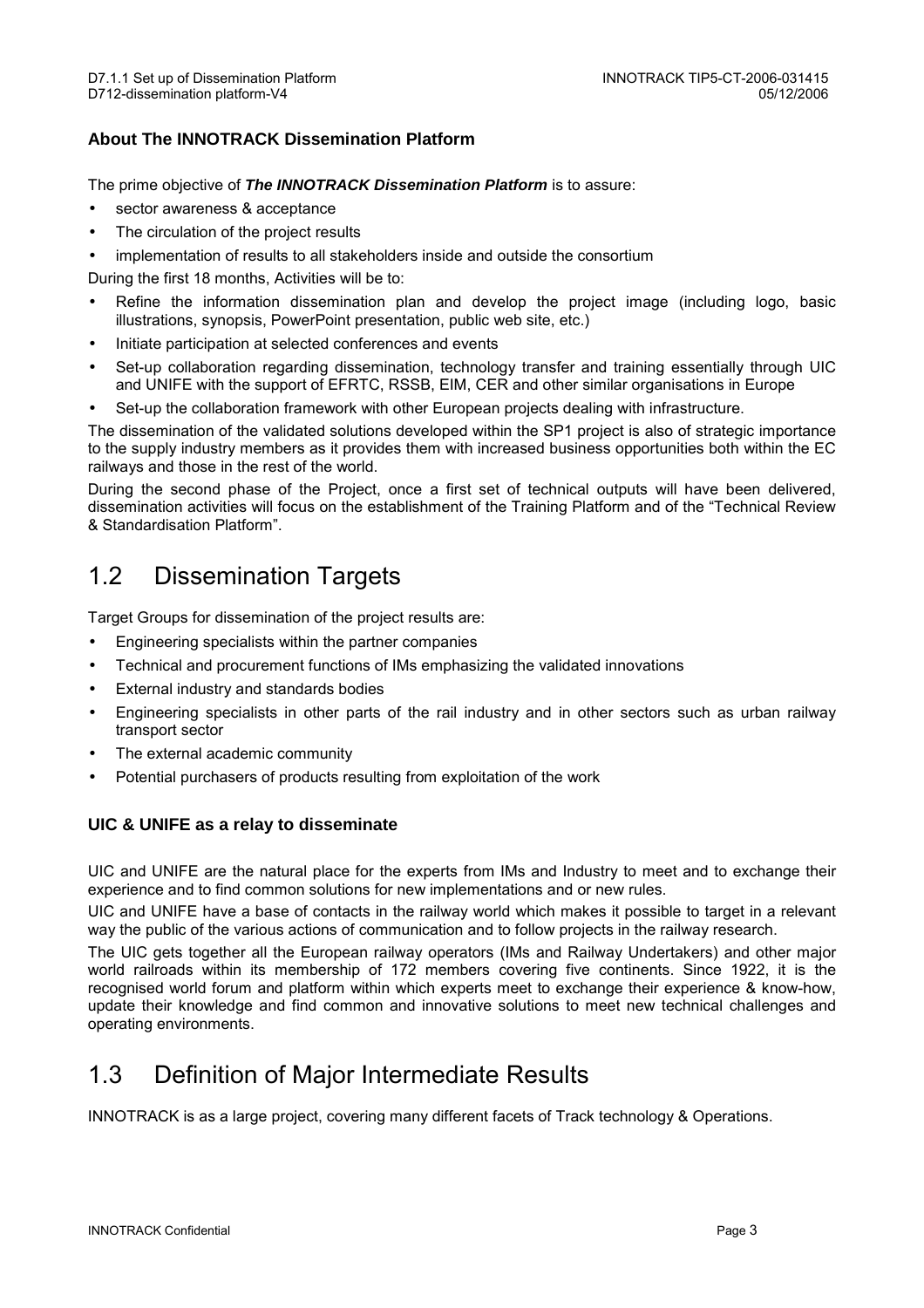To fulfil the objectives of dissemination, and spread an efficient, harmonised and coherent image of the activities carried out under the framework of INNOTRACK, it was necessary to identify the Milestones, and also the potential topics of interest for the " User group".

UIC members are strongly interested in exploiting the project results for life cycle cost reduction (LCC) with a particular attention to:

- Maintenance and renewal costs.
- Purchasing cost-effectiveness.
- Rapid progress towards standardisation of European switches.

Therefore it is expected that the project results will be exploited by most UIC members (i.e. those directly engaged in the project and those who will be informed of results as part of the dissemination process), with particular regard to the following:

- Cost-effective and predictive maintenance: Assessment methods (i.e. LCC-tools) will be optimised to allow for more reliable predictions.
- Cost-effective purchasing: Results will allow for more efficient supply management, the optimisation of product and service purchasing.
- Updated state of the art knowledge on switches and crossing technology

#### **Results to be disseminated for each Sub-Project**

The output material of INNOTRACK innovations could be gathered in the following forms:

- **Reports**
- Guidelines (Methodology) for track related operations
- Software (simulations, calculation …)
- Procedures / Processes
- **Components**

There are such "ready-to-implement results" for each Sub-project of INNOTRACK.

As they can easily be evaluated & integrated as "concrete reference material" In to track operations processes, they constitute the perfect material to promote INNOTRACK innovations towards the previously defined targets.

Below is the list of those final "tools" we've selected, this list is classified by SP's:

#### **Major Intermediate Results Table:**

| SP <sub>1</sub> | Database of track / vehicles characteristics, (ref: D1.1.3 at M9 - D.1.4.1<br>modelling         | at $M6 - D1.4.2$ at M12)            |
|-----------------|-------------------------------------------------------------------------------------------------|-------------------------------------|
| SP <sub>2</sub> | <b>Modelling &amp; report on soil improvement</b>                                               | (D.2.1.3 at M18 – D2.2.1 at<br>M12) |
| SP <sub>2</sub> | Design / Manufacture of slab track components                                                   | $(D.2.3.3$ at M18)                  |
| SP <sub>3</sub> | <b>First Report on S&amp;C related cost-drivers</b>                                             | (D3.1.2 at M18)                     |
| SP <sub>3</sub> | <b>FRS for Switches &amp; Crossings monitoring</b>                                              | (D3.3.3 at M18)                     |
| SP <sub>4</sub> | <b>Guidelines for rail steel grades</b>                                                         | (D4.1.3 at M18)                     |
| SP <sub>4</sub> | Interim report on minimum action rules for<br>predictive maintenance for rail defect / fracture | (D4.2.2 at M12)                     |
| SP <sub>4</sub> | Influence of design and procedures on rail wear                                                 | (D4.6.3 at M18)                     |
| SP <sub>5</sub> | Report on interface between contractors / IM                                                    | (D5.1.4 at M12)                     |
| SP <sub>5</sub> | <b>Procedure for new Track construction</b>                                                     | (D5.2.1 at M14)                     |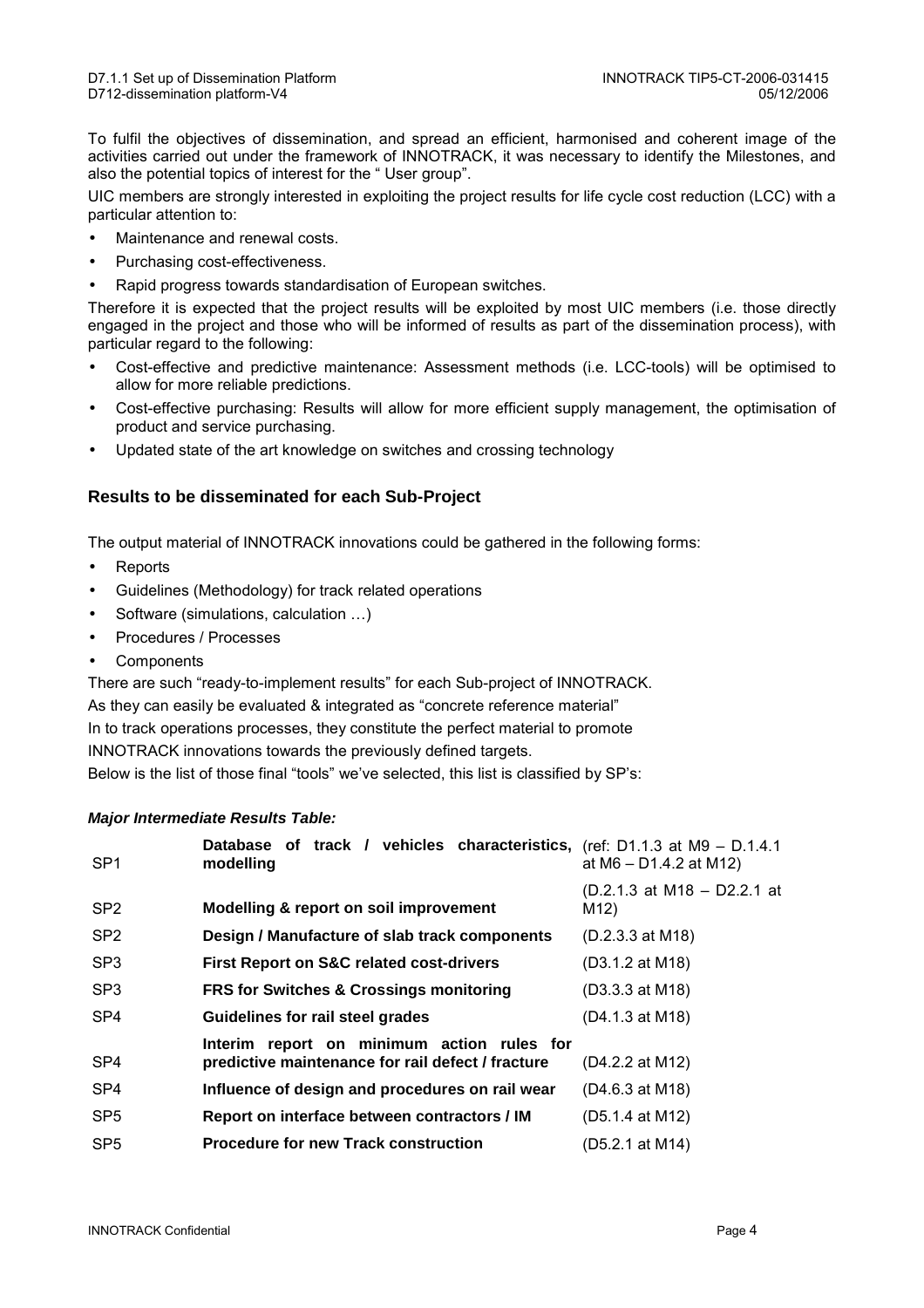| SP <sub>5</sub> | <b>Procedure for track Maintenance &amp; Renewal</b>         | (D5.2.2 at M14) |
|-----------------|--------------------------------------------------------------|-----------------|
| SP <sub>6</sub> | New tools & models for RAMS / LCC (database?) (D6.2.2 at M9) |                 |
| SP <sub>6</sub> | <b>Modular LCC/RAMS models</b>                               | (D6.5.1 at M18) |

## 1.4 General Dissemination Timeline

 The dissemination activities will be ongoing during the entire project duration. Accordingly, the **general dissemination timeline** (Appendix.1) will have to be adapted and updated several times.

The list of intermediate results allowed us to elaborate the **general dissemination timeline (appendix 1)**  This Timeline which will serve as a communication plan, will include all dissemination actions: Events, Workshops, Paper and Electronic Publications (Newsletters, Press releases) ,Website updates […]

## 1.5 Preparation of Summary Reports

#### **Internal reports**

In months 3, 9, 15, 21, 27 and 33, all partners must answer a very simplified one-page questionnaire covering a 3-months-period (therefore called 3-montly report), where they should confirm that work and consumption of resources are carried out as planned.

In month 6, 18 and 30, all partners must provide a 6-monthly report including:

- A description of their activities and results, including the status of deliverables and milestones.
- An estimation of the resource consumption (budget and efforts) (for project management purpose)

The report format will be similar to the EC annual report, which will allow reusing the information at the end of the reporting period.

All templates for reports will be sent out by the Project Office and will also be available on the INNOTRACK internal website in the section "Official documents/templates".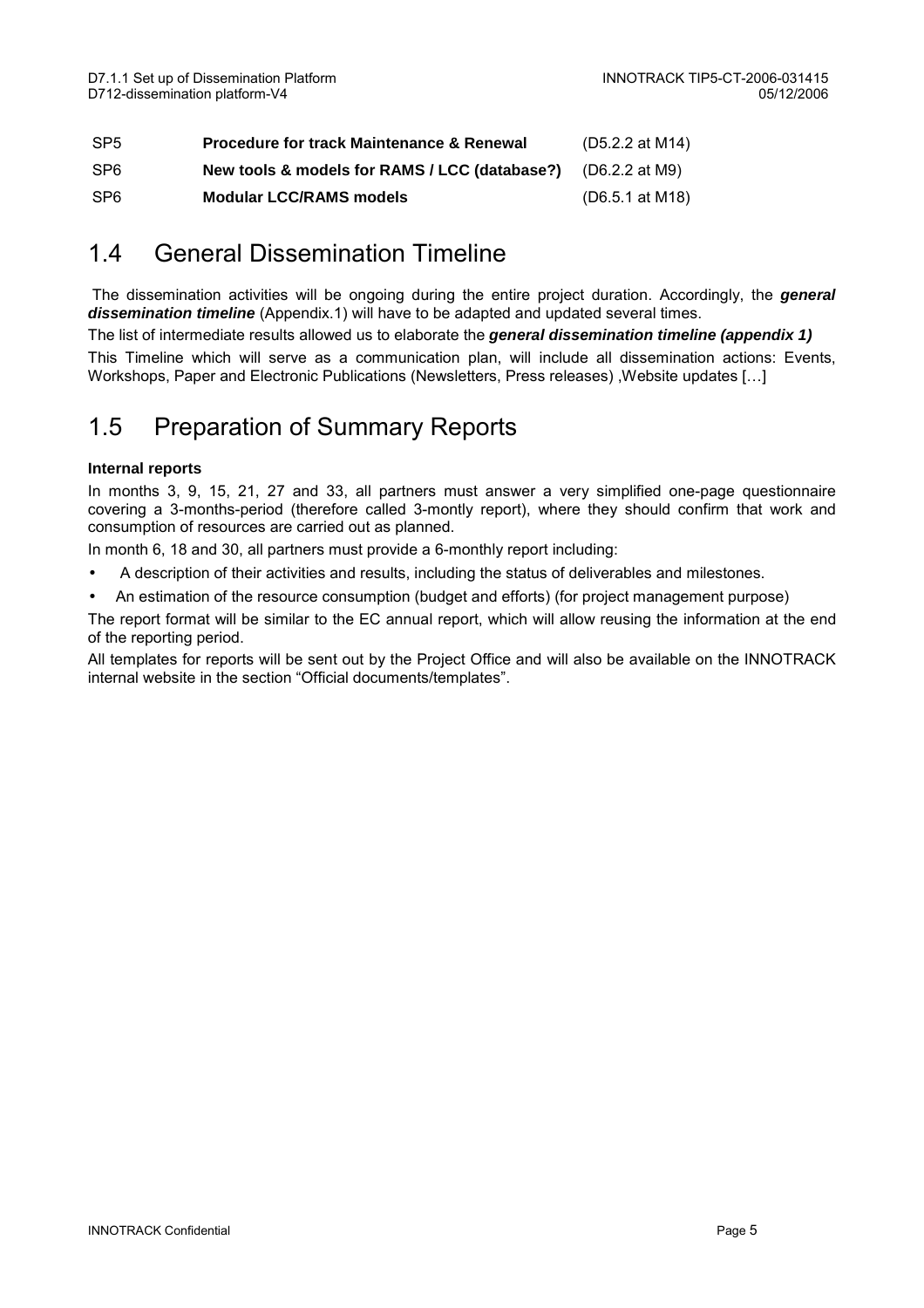# 2. Events & Conferences

### 2.1 Project Presentation in Related Conferences & Events

Different major rail events could give the opportunity to present the INNOTRACK intermediate results and progression of work.

- UIC Joint session of Track Experts Group & Panel of Structural Experts (13th of Feb. 2007)
- UIC Infrastructure Forum (Paris, 21st of May 2007),
- RailTech Russia (Moscow, 18-20th of June 2007),
- (Among others, the theme of "Integrated European rail systems for passenger & freight" will be discussed during the conference. )
- IHHA 2007 (Kiruna, June, 2007).
- WCRR 2008 (hosted by KORAIL) (Seoul, 18-22nd of May 2008), Contribution has to present the results of original research or innovative practical
- IHHA 2009 (Shangai, 2009).

These events were selected by taking account of the degree of relevance between INNOTRACK project and their general topic.

Other events in the future can be potentially interesting. International Congresses and meetings can give the possibility of promoting the project and of disseminating the knowledge of the intermediate results on a large scale.

### 2.2 Preparation of Conferences & Workshops

The project plans a much wider international dissemination through a number of complementary channels such as international conferences.

### **Conferences**

Railway Conferences include a large audience , with representatives from all stakeholders. This will be unique opportunities to:

- Stimulate interest in INNOTRACK and the research results
- Reach wide and varied audiences (like researchers, railway managers, industry… but also beyond the research and community)
- Stimulate discussion and feedback.
- Improve IM & Industry Networking

### **Workshops**

Workshops are an opportunity to share technical results, stimulate discussion and to gather contributions and technical expertise from the members. The format allows more detailed presentation of results, more interactive discussion, and a greater opportunity to explore implications.

Special Workshops will be arranged within UIC for its members.

#### **Workshops Schedule**

- SP1 Workshops on a national basis (on maintenance & renewal expenditures)
- Workshops corresponding to the major milestones of each sub-project
- Dissemination workshops with CER / EIM
- Workshop on proposals to standards M36 (7.3.4 )org. by UIC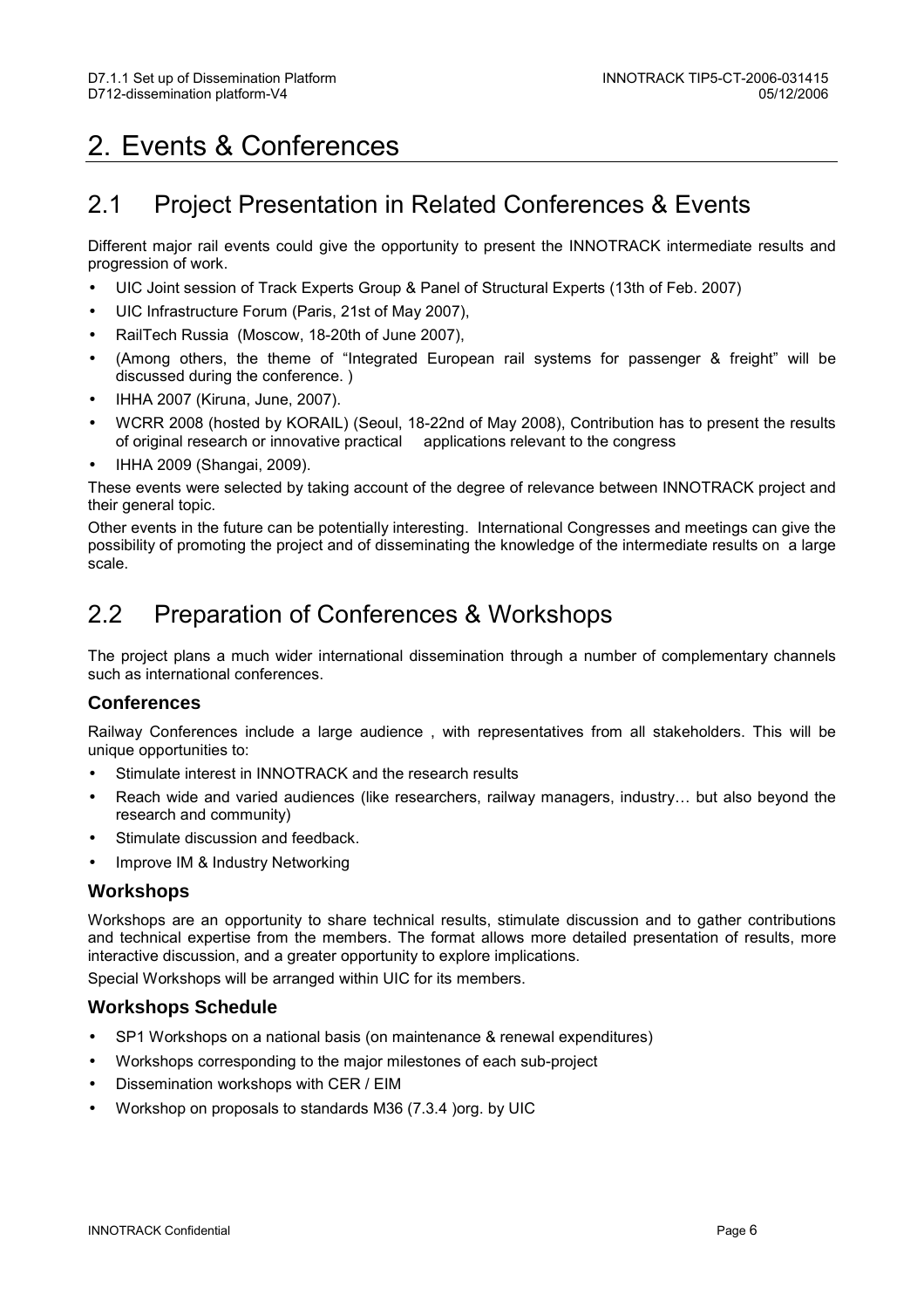## 3. Newsletters & Press Releases

### 3.1 Provision of regular paper Newsletters

The publication of Paper newsletters will be done according to the deliverance of the Major Intermediate Results, in accordance with the **general dissemination timeline** (Appendix.1)

### 3.2 Use of electronic Newsletters

Electronic newsletters will be used as ideal medium to keep the Railway community informed about the project.

#### • **UIC e-news**: inclusion of INNOTRACK articles

UIC electronic newsletter (UIC e-News), focused on projects and activities, is weekly sent to its stakeholders (railway undertakings, international bodies; almost 1000 contacts). Two articles have already been issued (cf UIC e-News n° 23 and n°28)



UCC e-news World Activities **Big US Start Product** 

Cf pages 3-4 Cf pages 6-7

**UIC e-News n°23 UIC e-News n°28**

The key messages were:

- What the project is;
- The project's aims;
- Who is involved in the project (description of each SP with leaders);
- Project launch (political and technical kick-off meeting);
- Key milestones in the project.

The next ones will focus on latest achievements and intermediate results.

• **Internal Newsletters** (one by Sub-Project)

## 3.3 Provision of Press Releases

A press release has been already issued. Indeed a UIC-DB-UNIFE joint press release, covering the official and political launch of the project (at DB HQ on 21 September in Berlin), has been distributed hand to hand to some journalists and media who attended the InnoTrans Fair in September 2006 in Berlin. It has been also sent out to journalists worldwide by e-mail.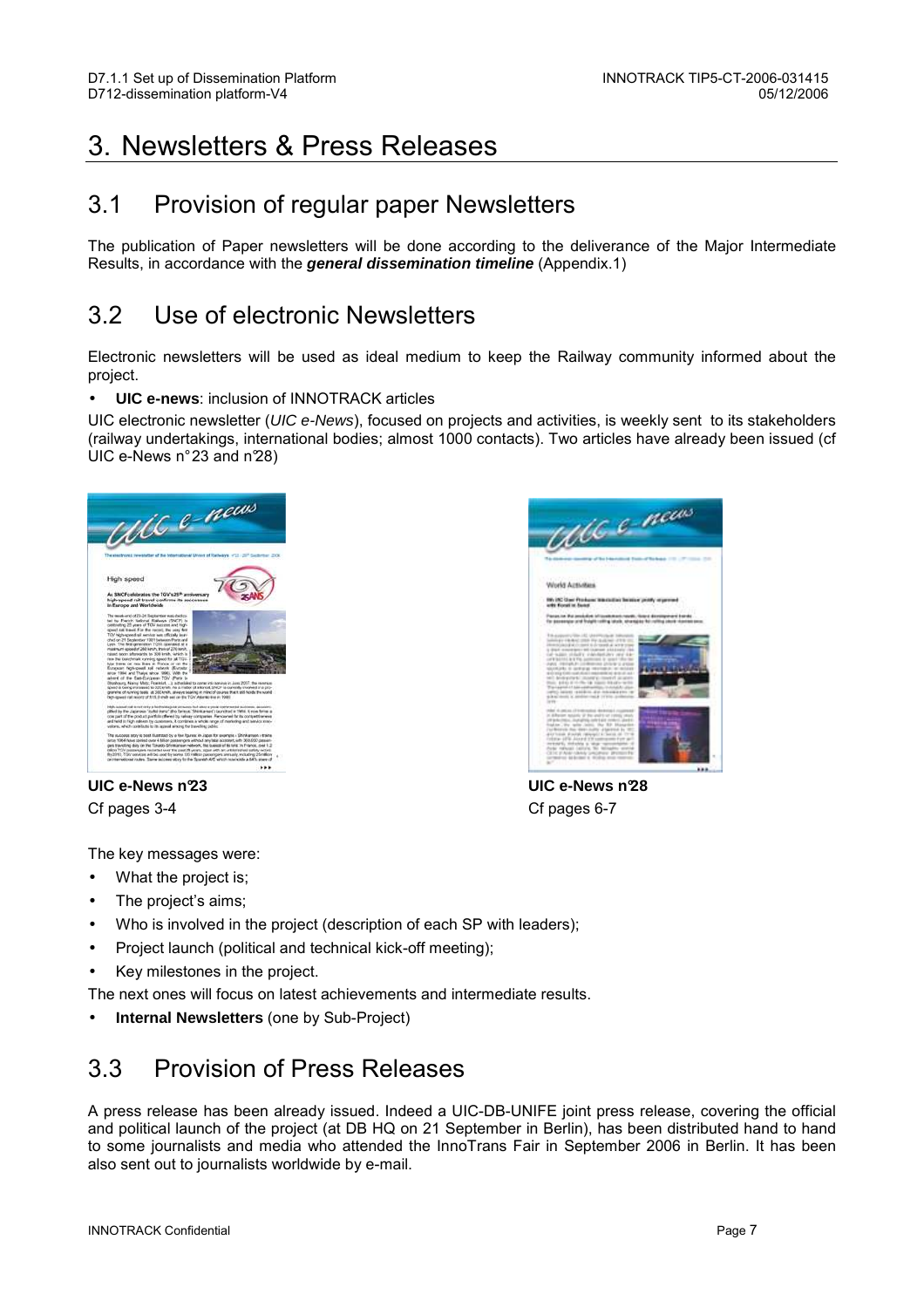## 4. Press Relations, Articles & other publications

### 4.1 4.1 Preparation of Press Contacts list

The UIC Communications Department will provide an international press contacts list of French-English-German speaking journalists.

It contains contacts from Railway & Infrastructures specialised magazines as well as contacts from large audience targeted press.

### 4.2 Relations with Press

Members of the Dissemination Platform will also concentrate on establishing and maintaining personal contacts with concerned sector journalists from the following periodicals:

- International Railway Journal (IRJ),
- The Railway Gazette,
- The European Railway Review
- Eurailmag,
- La Vie Du Rail,
- Ville et Transports
- Infrastructures et Mobilité
- Revue générale des Chemins de fer

### 4.3 Press Articles & other publications

The Dissemination team has prepared a list of topics for which published articles would be valuable, and journals that might be suitable. Many of them could be direct extensions of the more informal reports. An article has already been published in the latest UIC Activities Report (Published in November 2006)

INNOTRACK Confidential Page 8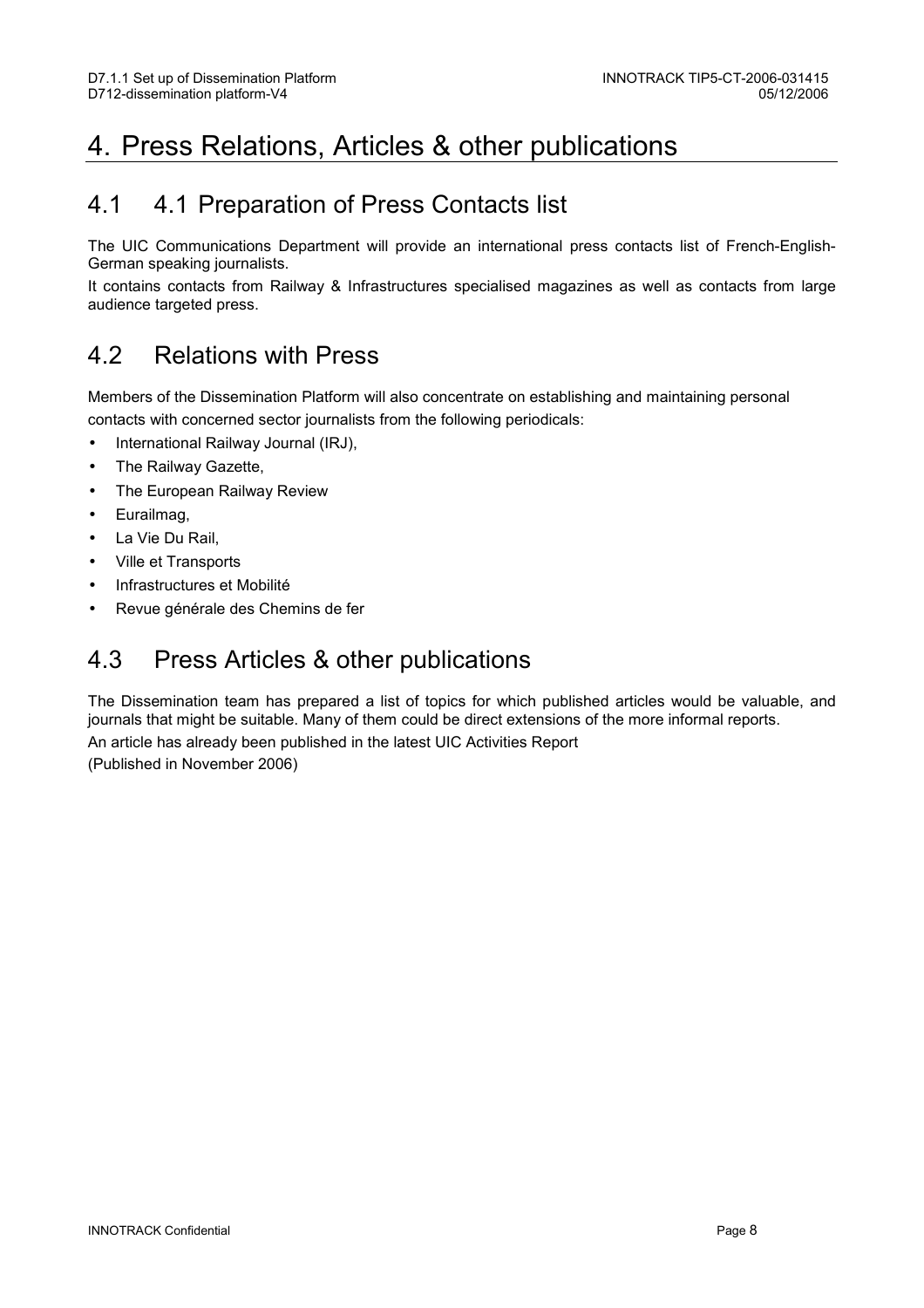## 5. INNOTRACK Public Website

The setting-up of the INNOTRACK Public-Website is described in the Deliverable D.7.1.1 The website can be visited at: http://www.innotrack.eu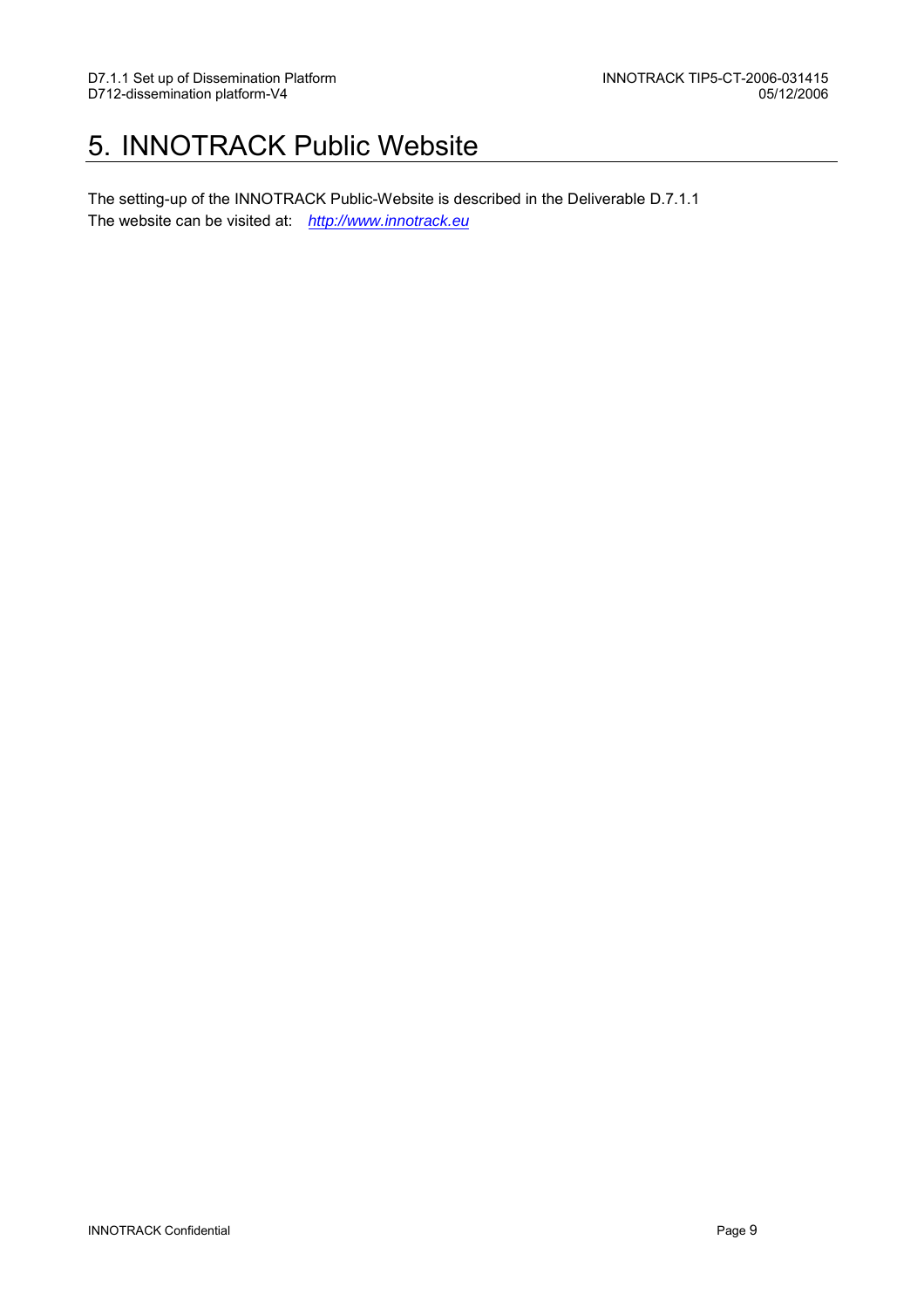## 6. INNOTRACK knowledge portfolio

The sub-projects will generate IPRs related to new knowledge. Participants involved in INNOTRACK but possibly not directly in the same sub-project may need access to this Knowledge to perform their own research or for use. The Steering Committee will have the task to:

- Collect information on the Knowledge generated in an INNOTRACK knowledge portfolio
- Agree, with their owners, the standard access conditions within the project
- Maintain the INNOTRACK knowledge portfolio according to licenses exchanged and protection made

This INNOTRACK knowledge portfolio will also be a key tool for dissemination and exploitation of the project results.